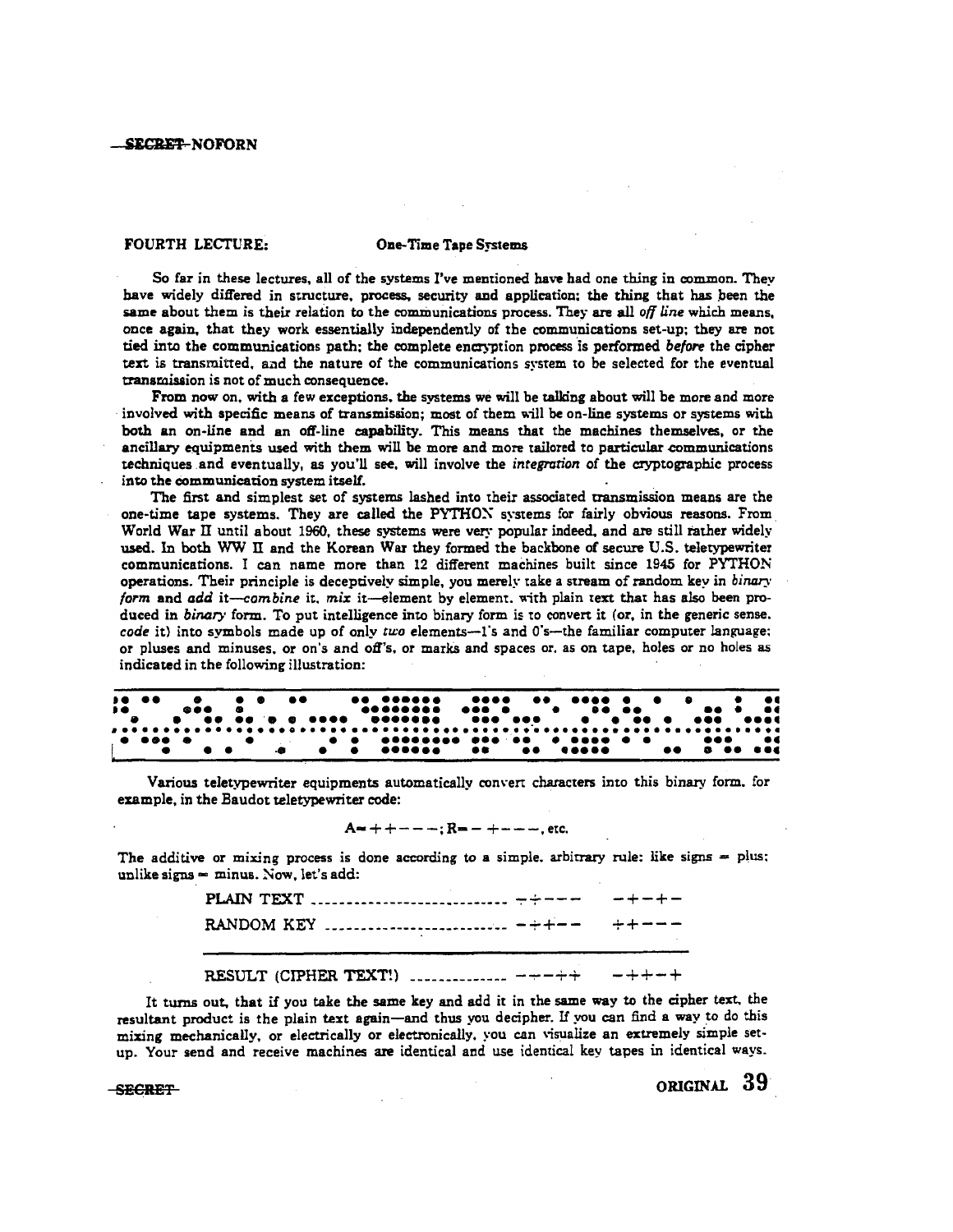You do not have to reverse your process, switching everything so it goes backwards as we did in the rotor machine. The receiver merely assures that he is using the same tape as the sender, and has started it in the same place, and by adding it to the cipher text he has received, gets a copy of the original plain text printed automatically for him by the teletypewriter equipment.

Like all other one-time systems, though, the key must be used once and only once for encryption: if it's good random key and is used properly, the cryptographic security seems to be absolute. If you use the same key twice for encryption. the security drops to approximately 0, forthwith.

I said I could name about a dozen of the machines. The reason for the variecy stems from two causes: first, the adaptation of machines to more and more refined concepts of teletypewriter communication; second, the need to prevent compromising radiation-the electronic emission of intelligence in the form of radio frequency energy from the various switches and contacts and relays in the equipment. We'll talk about *that:* problem at some length in the last lectures.

The simplest kind of teletypewriter transmission path is a line from point A to point B with transmissions travelling in one direction only. This is called a *simplex circuit.* There are some .obvious disadvantages:  $B$  can't talk back. A much more common type of circuit is a path between A and  $B$ on which either station can send when the other is silent. This is called a *half-dupla* circuit. Still some disadvantages: they both can't send at once-something communicators like to do, especially if each has a high volume of traffic for the other. The optimum setup permits transmission to flow in both directions simultaneously and is called a *full-duplex* circuit. Such circuits really involve two separate radio paths or two pairs of wire lines, but some of the terminal equipment may be shared. Different kinds of one-time tape crypto-equipment were envolved to fit with these differing communications setups.

The simplest way to send teletypewriter characters over the paths is by what is called "Startstop" operation. The receiving machine *waits* until it receives a character. deciphers it, moves its The time tape one position, and waits for another character before operating again. So it keeps *in*<br> *rep* with the sending machine by using each actual cipher character received as a signal to advance.<br>
Let of the old on st of the old one-time tape mixers worked this way. But suppose the transmission fades momentarily, and the receiving machine misses just one character: or suppose some spurious pulse hits the signal line and causes the receive machine to advance when no cipher character was really sent? Then the two machines are out of step-synchrony between send and receive tapes is lost, the keys no longer match, and thereafter the receiver deciphers gibberish until the operator can signal the other station to stop and they get themselves in step again. So they began to design machines which would step along at a fixed rate once they got started together, whether every character was received or not, and the short transmission fades or spurious pulses simply caused a one-letter garble in the received text. These are called *synchronous* machines. and account for two or three more of the dozen mixers that have been in our inventory.

Yet another feature became desirable for some one-time tape circuits. You will recall that I have mentioned the term Transmission Security or "TRANSEC" just once so far. We were discussing a manual one-time system and I alleged some COMSEC shortcomings despite its great resistance *to* cryptanalysis. The bread and butter of *trunsmissian security* specialists is the infor· mation that they can glean merely from analyzing message *externals* as they are transmitted. Call signs tell them something, so do routing indicators, so do cryptographic indicators, so do the numbers and lengths and formats of messages, so does the direction in which traffic Bows. If the government is planning a secret operation in some remote or not so remote place, there is almost bound to be a great spurt of message activity to and from that place. and all the opposition need do is note this surge of communications activity to be put on guard. The technique which we now commonly use on teletypewriter links to remove most of these flags on impending activity is called traffic flow security. In a one-time tape setup, the way it is accomplished is to simply send cipher text or something that looks exactly like cipher text *all the time*. Instead of cipher characters being transmitted by fits and starts only when an operator is actually typing a real message, or where a few

undred groups are coming out in a stream if the operator is sending his message automatically om a previously punched message tape, the machine is rigged so that whenever an actual mes-

ORIGINAL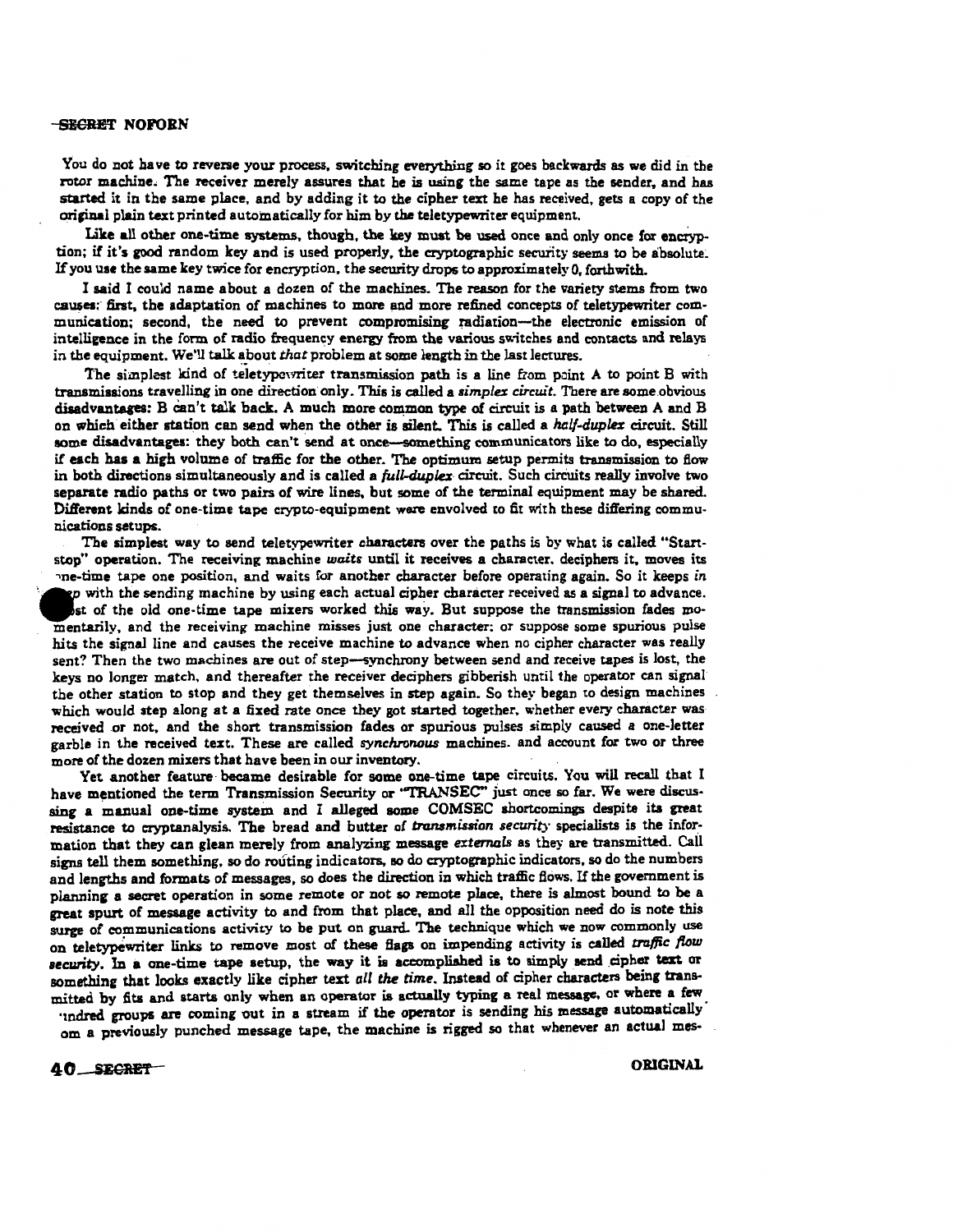### -<del>SECRET N</del>OFORN

sage is not being sent, the successive characters of random data on the key tape itself are automatically sent instead. So the roll of tape just sits there and unwinds all day, encrypting anything you happen to have for it and being transmitted itself otherwise. The tape on the other end is doing the same thing, of course. All the interceptor sees is an apparently continuous flow of random information. What does the receiver see? Since his tape machine tries to decrypt anything it receives, it winds up decrypting *key* when no. bona fide traffic is coming in. Let's have a look at what any one-time key decrypted (i.e., added to itself) looks like. Remember our rule-like signs = plus;  $unlike's = minus$ .

> ++-..:..+++++-++++-- ++--+++++-++++--

### $+++++++++++++++++...$  . All pluses!

And all pluses equate to the letters shift character in the Baudot code, and it's a relatively simple matter to instruct the teletypewriter to stop operating until it gets something else. Otherwise, you can just let it run. So, equipments with this traffic flow security feature account for a couple of more of our many PYTHON machines.

Well, let's have a look at the advantages and disadvantages of these PYTHON systems. The first advantage is relatively great speed compared to any of the systems we have described so far. In most of the manual systems you feel like a whiz if you can average four or five words a minute: in our off-line rotor machines, we were happy with 25 words a minute and simply couldn't go much more than *40.* But a PYTHON &ystem operates at standard teletypewriter speeds--66 or 75 or 100 words a minute. And besides, when you're *an-line,* the message is being received instantaneously at the distant end: so with PYTHON we are moving toward the goal of secure communications in which no delay in message delivery can be attributed to the cipher process itself. You're still consuming a little time in pure cryptographic processes-you have to select and set up the proper tape; you have to send an indicator of "Set" to the distant station to tell him what tape to use and where to start it; but most of the time is spent in preparing the message for transmission-punching it up on a message tape ("poking" they call it) before feeding it into the machine-this is something you have to do anyhow for efficient teletypewriter communications in any volume. So, on the matter of speed, we have made a great leap forward.

The second advantage is its relative simplicity: most of the system consists of standard timetested teletypewriter machine companents which are commercially available: maintenance is relatively easy; teaching an operator to work the system is simple; mistakes are hard to make and only one mistake-the reuse of a tape-is dangerous to the security of the system. (In contrast, on a system like KL-7, there are a dozen or more things that operators can and do do wrong which give ua grey hairs.) There are other things that can go wrong of course; technical things, like the tape get· ting torn and failing to feed properly and the machine going merrily on encrypting all of the message using whatever key character the tape happened to stick at-monoalphabetic substitution again! But there are a number of safeguards built in for contingencies like these, and by and large it is safe to say that a typical one-time tape system is both reliable and highly secure.

So, the advantages, in summary are: fast, simple, reliable, and secure. How about the disadvantages? By now, the first disadvantage ought to leap readily to mind. They are one-time systems, and the inherent disadvantage in all of them applies here. Only two or a few more holders can intercommunicate in a given system-we make a few "five way" tapes and "ten-way" tapes to accommodate some broadcast or conference type teletypewriter communications; but it's a difficult job to get everybody in step and keep them there, and by and large the two-holder or "pointto-point" system prevails.

The second disadvantage is a logistic one: imagine the complexity of the distribution system that gets thousands of pairs of these tapes out, to holders all over the world. Their bulk, in a large communication center in which many tape systems terminate, is staggering. In their heyday

-SECRET-

ORIGINAL 41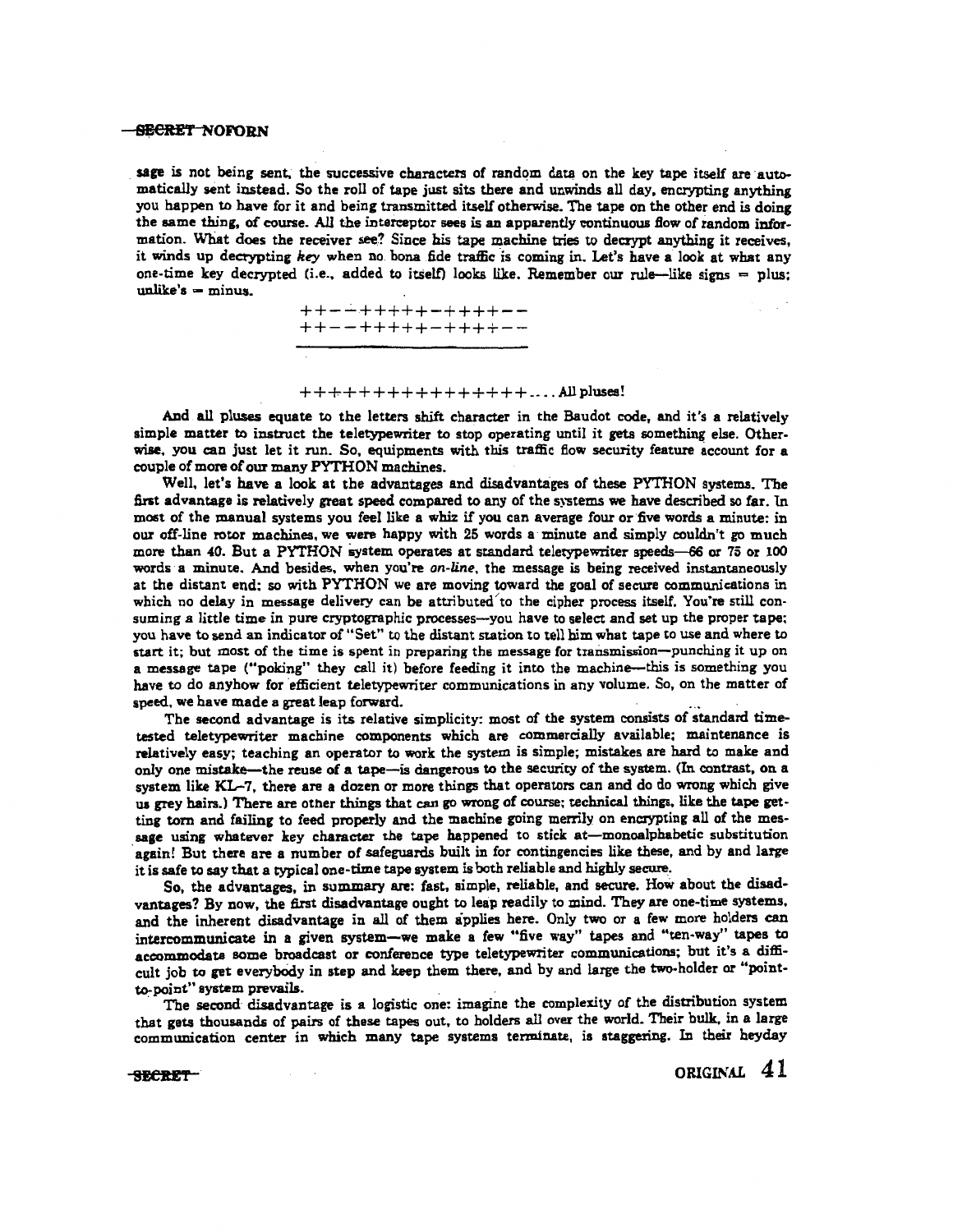• ,000 rolla of tape were produced by us in 1955. Production is around 55.000 now. The eon. ption of these tapes is particularly distressing when that transmission security feature-traffic: security-is employed. One of these eight-inch 100,000 character rolls lasts about 166 minutes at 100 words per minute; they cost us \$4.55 each.

At any rate, their usage has begun to decline sharply as more efficient means for doing the aame job have evolved. As early as 1942, the people designing cryptomachines had tried to come to grips with the logistic problem associated with one-time tapes. All the one-time tapes used by the U.S. come rieht out of Operations Building #3 in what is called a tape-factory. Great batteries of tape generation equipment, which will be described to you later in the lectures on the production process. can spew these tapes out at the rate of thousands of three-inch rolls per day. In the old days, the manufacture of these tapes was slower. Very large machines were used to produce carefully checked random data to be punched into the tapes. "Suppose," said the cryptographers, "you could build a *machine that could generate its own key as it went along and feed that key to a mixing or combining* circuit' electrically without having to punch it up in a painstaking mechanical fashion on a stretch of tape? Give the man at each end of the circuit a *key generating machine* which, from given starting setupa, would produce identical key that could be used in this same old binary additive mixing procesa that works so well with the one-time tape systems. Then. instead of having to distribute carloads of tapes to these people, we would merely need send them a little printed key list containing the settings that should be used for the variables contained in the little key-generating machines."

And that's what they did. They called the equipment SIGTOT in accordance with some old Army Signal Corps nomenclature scheme. lt used rotors, and it worked pretty well. Its key output fed into a standard one-time tape mixing machine and got combined there in the regular old way. But it uaed rotors with all their mechanical difficulties, and we found ounelves shipping around truck: loads of rotors instead of carloads of tape. When you see the tape factory, you'll note that a rather massive batch of machinery with all sorts of checks and alarms are used to assure a completely random

oduct. When you try to compress essentially the same operation into equipment about as big as aadbox, you might expect troubles, and we had them. We wound up with all sorts of precedural traints on the use of these systems for security reasons, and eventually had to use a set of no less than 30 rotors to support each machine so as to provide an adequate bank of variables to choose from. Still. the SIGTOT. with various modifications, lumbered on in some quantity from WW II untiJ the mid-fifties and the last ones did not disappear until about 1960.

··-······· So far, we've confined ourselves pretty much to how these various systems work. what they can do. and what they are for. Before we jump into the electronic age of cry-piography. perhaps it would be well to discuss some of the things that go into the production and support of a cryptosystem beyond the provision of sound cryptoprinciples and some techniques for making them work-by embodying them in pads or charts or tables or in some kind of cipher machine. Implicit in what rve said already, you have to have somebody design and develop these systems and, in the case of hardware, that's what NSA's R&D COM SEC organization is for. You have to have somebody *evaluate*  these designs; and it seems sound practice to have a body of people who are separate. objective. disinterested, do this job-not. the inventors themselves who are apt to have prejudices and blind spots with respect to their own brainchildren; and that's what our COMSEC analysts are for. You have to have somebody who can take these approved designs and prototype equipments and engineer them into fully tested working systems that can be produced efficiently and in quantityto make a finished product which, in addition to being theoretically secure will be economical, reliable, and practical to produce and maintain. That's what the COMSEC Office of Communications Security Engineering (S2) is for. There are still more things you need. You have to have an organization to produce and distribute these volumes of variables on which every one of these systems in one way or another depends. That's what the Office of Communications Security Production and Control (S3) is for, and, of course, you need instructions. You need the specific ~verating instructions that tell operators just what to do, what processes to follow, how to react if nething goes wrong; you need systems planners to anticipate and meet requirements and to get

SECRET ORIGINAL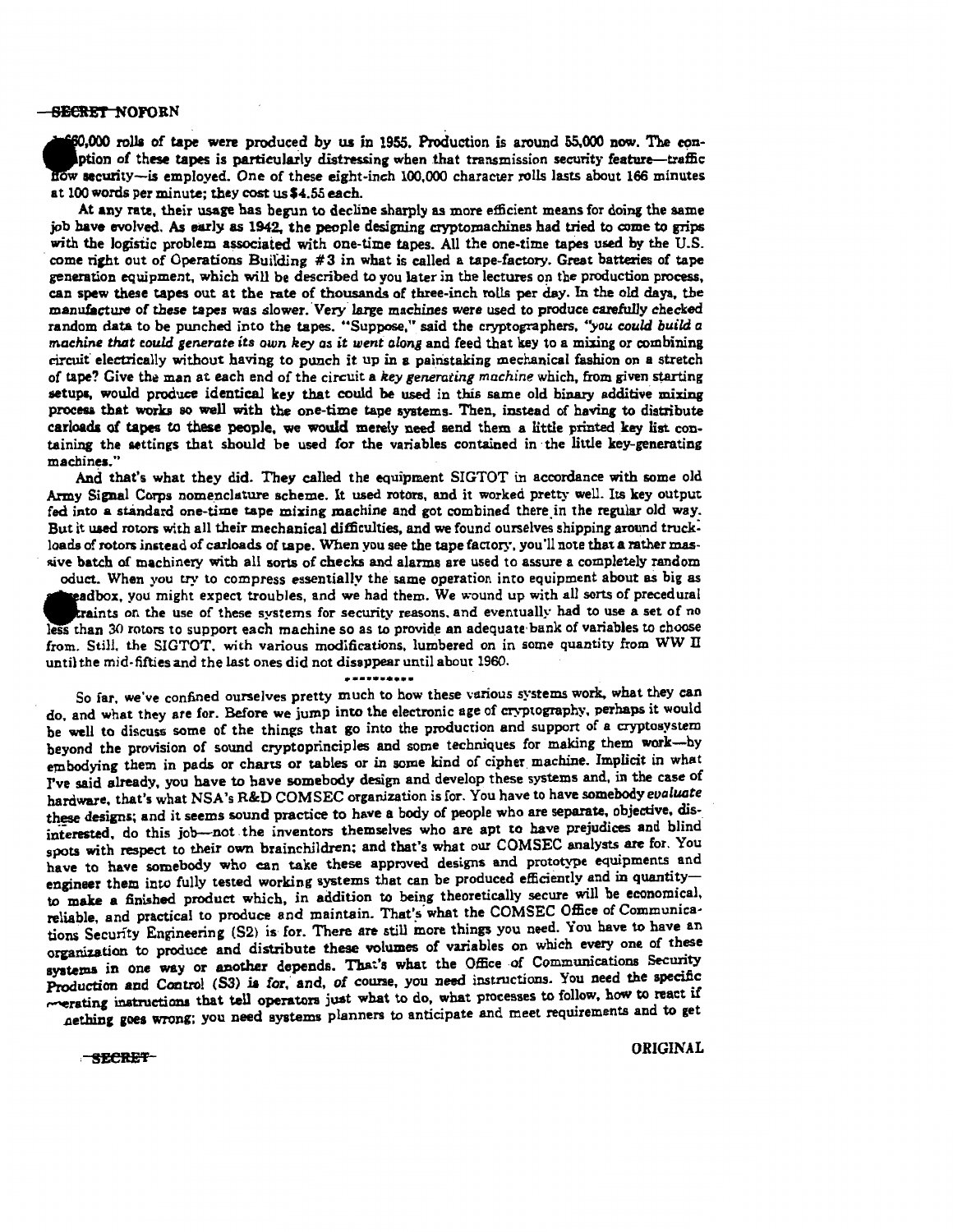the right equipment applied to the right job. You need a very involved and interlocking set of security controls over the materials and equipments in the inventory-you need to decide how to mark. classify, ship, store, account for, and eventually destroy every item. You need a whole system of surveillance to watch over systems as actually used to assure that they meet their security objectives and, where they don't because something has been lost or some other catastrophe occurs. to implement, and implement at once, whatever countermeasures-like the emergency supersession I talked about-that can be put into effect. This means a world-wide reporting system to inform us electrically of events that may effect. our COMSEC posture. and a large quantity of back-up or reserve materials for use in an emergency. During FY-72. the Office of Communications Security Applications (S4) was established to better support the aystems approach to COMSEC. This organization consolidates and emphasizes the S effort towards the system approach. wherein security is functionally and physically intergrated into communications-electronics systems of all types. It insures a consistent and coordinated effort in meeting NSA's responsibilities to system designers, developers and users for providing COMSEC support and provides a focal point within S for outside organizations to turn to in seeking assistance in systems matters. And finally one of the most difficult jobs of all-you need a large, consistent, coherent, practical, responsive, safe, reasonable, and understandable body of *doctrine* to govern the whole shooting match, and this is what the Office of Communications Security Standards and Evaluations (SI) and the Technical and Planning Staffs are for. And these are all more or less central functions here in NSA; large counterpart organizations, especially in day-to-day monitoring and administration of systems, are required among the users. For what we are talking about here is the management of a very large operationnot only are millions of copies of paper material& involved. but we are supporting on the order of 100,000 relatively delicate, undoubtedly contrary, tricky, recalcitrant, *classified* cipher machines.

Perhaps you did not realize it, but what I've just done is sneaked in on you a rundown of the functional organization of the COMSEC part of this Agency.

I have implied that the business of protection and control of cryptomaterials constitutes a large and difficult area of endeavor for us. While one-time tape machines are fresh in your mind. I want to discuss classification for a moment, because there is a small controversy about the classification of these equipments and it is illustrative of the kinds of control problems we encounter.

25X3, E.O.13526

 $-$  secret  $-$  original 43